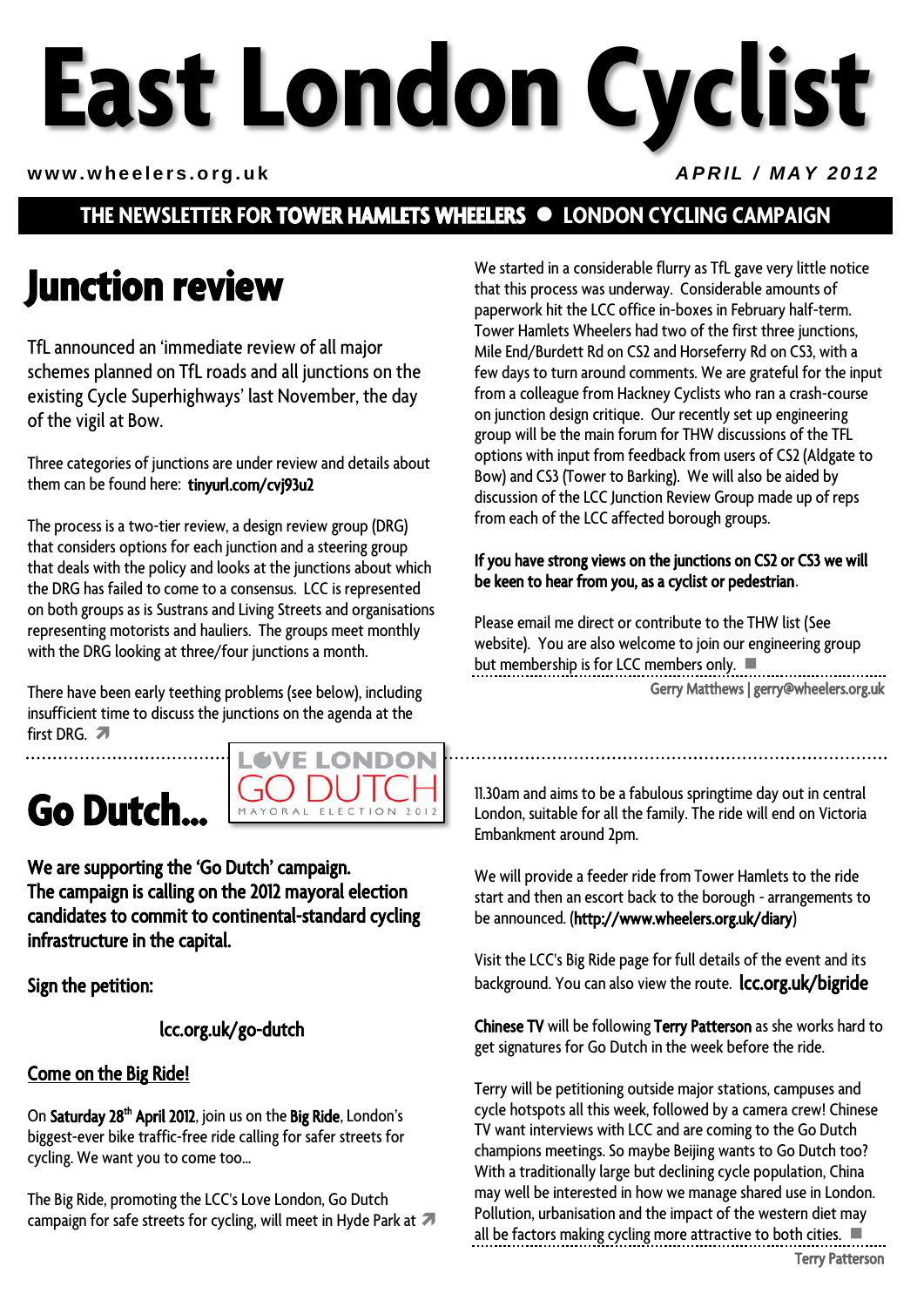# **March exchanging places**

On the mornings of Wednesday 14<sup>th</sup> March and Thursday 15<sup>th</sup> March we were part of two Changing Places events at Victoria Park and on Cable Street organised by the council and the Met Police.

When I arrived on Thursday morning, it was quiet and cold. So when the cycle police arrived with a truck cab to show the visibility of cyclists from a truck driver's point of view I took advantage of the offer and sat in the driver's seat with a cycle police officer in the passenger seat. Another officer on a bike moved up the inside of the truck in stages and then positioned himself in front of the vehicle. The cab was fitted with the best mirrors available yet it was still difficult to see the cycle policeman in many areas. Useful to see the other view and nice to sit in a warm cab as the sun had yet to warm the morning.

Bikeworks provided some Dr. Bikes, who were kept busy. (Their toolkit had a beautiful set of coloured Allen keys!) They also gave out leaflets, bags of breakfasts and some cycling goodies.

A couple of police were also carrying out security marking of bikes and had a steady stream of customers.

As the morning went on, the numbers of police on bikes increased to about 10. They spread themselves along Cable Street and occasionally one would whizz past after someone. Quite a few people were stopped and given a talking to or fined, motorists as well. Most of the cyclists were stopped for not respecting pedestrians at the nearby zebra crossing.

Bob and I managed to give out more than 200 of our last newsletter to the usual mix of passing cyclists who ranged from the grumpy to those who screeched to a halt to take a newsletter and have a chat. As Darwin's Deli is just down the road a few of their delivery bikes went past and all the riders took a newsletter, so a 100% record there.

The most common complaint was the lack of consistency of "give way" markings and priorities along Cable Street, including having to give way at Sutton St. I suggested to all of them that they write to the council, as I do to you, reader of this newsletter. If you have an opinion don't tell us, we already know, but your letter or email to Tower Hamlets/TfL adds so much more weight to what we do on your behalf. Don't leave all the campaigning to Wheelers and other cycling groups because your individual voice adds so much to the debate. Go on, don't just push your pedals, press the keys on your keyboard too.

All in all a great event, the weather was lovely and it was good to speak with so many of you. 

David Tuckwell

# **Permeability in west Tower Hamlets**

Taking a leaf out of developments by the City of London Corporation we would like to see the introduction of two-way for cyclists in the one-way streets of Tower Hamlets.

Starting with streets on the City fringe area, Aldgate and Whitechapel, what would be your nominations? Send in suggestions to me and also remember to log them if you are a Ranger.

Ideas at: [lcc.org.uk/articles/city-of-london-embraces](http://lcc.org.uk/articles/city-of-london-embraces-lccs-permeability-principle)[lccs-permeability-principle](http://lcc.org.uk/articles/city-of-london-embraces-lccs-permeability-principle)  and:

[cyclelondoncity.blogspot.co.uk/2011/05/help-us-get](http://cyclelondoncity.blogspot.co.uk/2011/05/help-us-get-safer-routes-for-cycling-in.html)safer-routes-for-cycling-in.html

Gerry Matthews | gerry@wheelers.org.uk

### **Hire scheme extends…**

On 8<sup>th</sup> March, the Cycle Hire network expanded east, bringing many new docking points to Tower Hamlets including Canary Wharf, Bow, Bethnal Green, Mile end and Poplar, and an additional 2,300 bikes to service them. So far the scheme is very well used.

London's Easternmost cycle hire station is at East India DLR (South side) – This does not appear on the map!.

Our tips:

- Before releasing a bike, check for any obvious damage, missing bits, or flat tyres. (Give them a squeeze!)
- Remember to adjust the seat height before you set off.
- Check that the bike is securely docked when returning it, and the green light shows. Otherwise you could be hit a late return fee!
- When joining as a member, (keys are £3 each) you can request additional keys. However, even if you only use one of the keys, the access fee is charged for all keys. (So, if you have three keys but use only one key for a £1 trip, you will be charged £3 - £1 for all three keys.) Use separate payment cards to purchase keys or casual access to avoid this.

Interesting usage map for the Cycle Hire scheme, updated every 15 minutes, is at [bikes.oobrien.com](http://bikes.oobrien.com/) - See full and empty docking stations, and historical usage for the past 24 hours.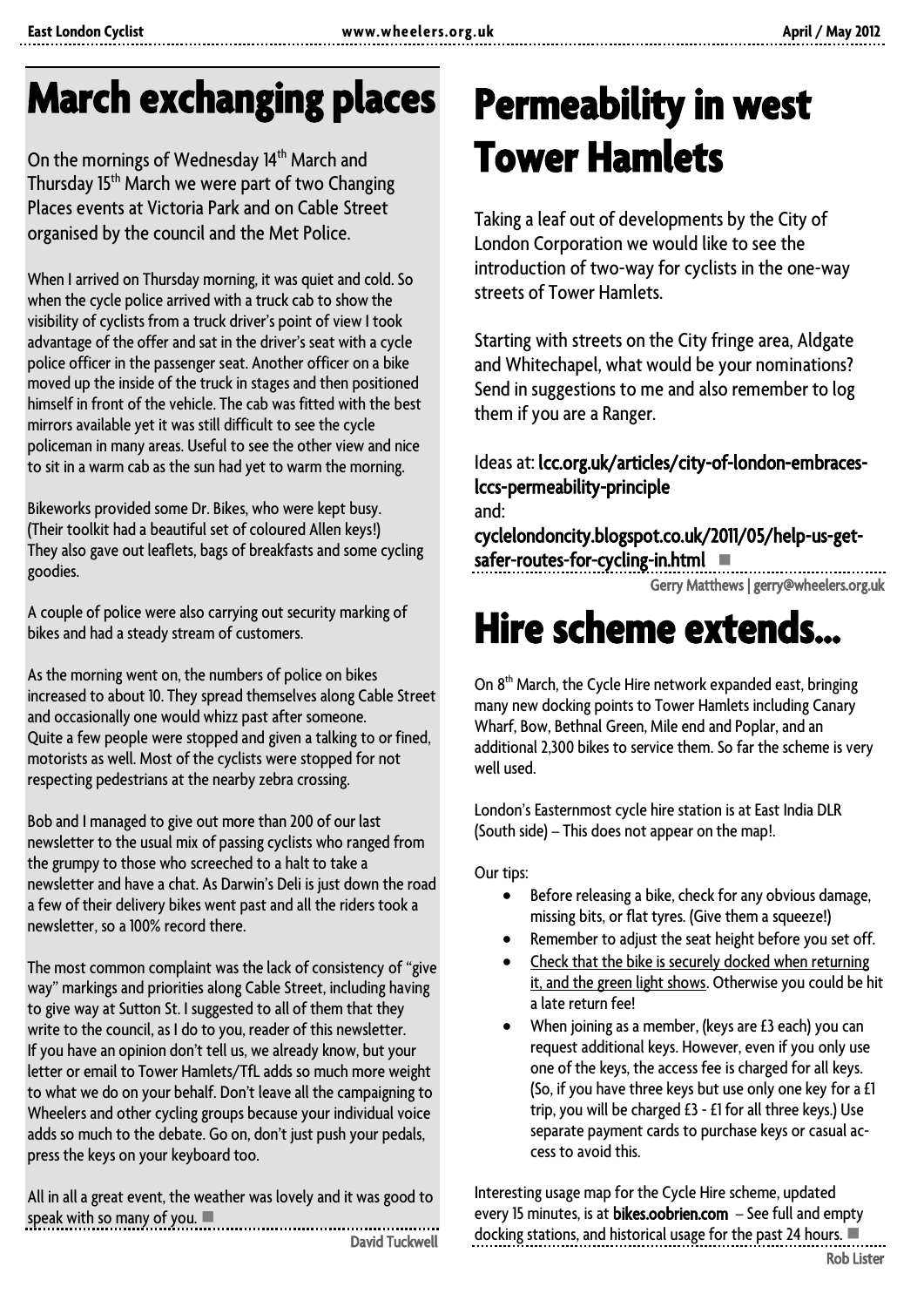## **Towpath consultation**

### British Waterways recently consulted on proposals for calming measures as part of their considerate cycling campaign.

These works were at the Islington end, but it brought into users' focus, and enabled feedback, on recent schemes. Generally cyclists, and some walkers, in Tower Hamlets have been critical of the recent speed humps placed at the bridges. They mainly impeded considerate cyclists and those carrying children as well as wheelchairs users and buggy pushers, as nimble cyclists went round them (thereby damaging the verges)!

My own view is that every towpath user regardless of mode of travel needs to alert others of their presence before entering a bridge space (by calling out), and users on foot need to respond to a cycle bell. I would also like to see BW rethink its categories of user and make the distinction between walkers and faster movers, whether cycling or running, when considering who gives way to whom.

However cycling with consideration is a top priority and we would like to remind cyclists to use alternative routes at peak times and crowded sunny weekends.

If you bike the towpath cut your speed, alert when passing other users (including cyclists) . Bright lights can dazzle oncoming towpath users, so should be angled down, or a smaller, less-bright light used if possible.

We were able to put our views in a recent ride of the towpath with LCC borough reps from Camden to Tower Hamlets with the new London Towpath Ranger Dick Vincent. He in turn explained suggestions for improvements along the route and some of the upcoming changes when British Waterways hands over to the Canal and River Trust. Dick is always keen to hear from users and can be contacted at

### dick.vincent@britishwaterways.co.uk

A reminder that Tower Hamlets' Cycling Rangers can add towpath matters to their reports and audits, Dick has access to these.

Gerry Matthews

# **Tower Hamlets women's cycling**



The Tower Hamlets Women's Cycling blog has evolved from the Fieldgate Bike Project, set up by Sarah Hammond in 2011.

Working with women and young people on the Fieldgate Mansions Estate in Whitechapel, East London, the aim of the project was to help them discover the joys of riding a bike and provide cycle training.

The social and physical benefits of cycling have also been a focus, as many women within the community experience isolation, as well as illnesses, such as heart disease and diabetes.

The blog has been set up as a hub where local women, especially Asian, can access information about rides, where to receive training, cycle safety and how to buy a bike. Contributors from the cycling community will also be on hand to respond to questions and comments.

#### [towerhamletswomenscycling.com](http://towerhamletswomenscycling.com/)

For more information contact: Sarah Hammond or Annabel Leathes. (tunis1@btinternet.com / leathes4dg@btinternet.com)

Wheelers are looking forward to getting involved with the blog project starting with helping to organise a Women's Ride on Sunday, 1 April.